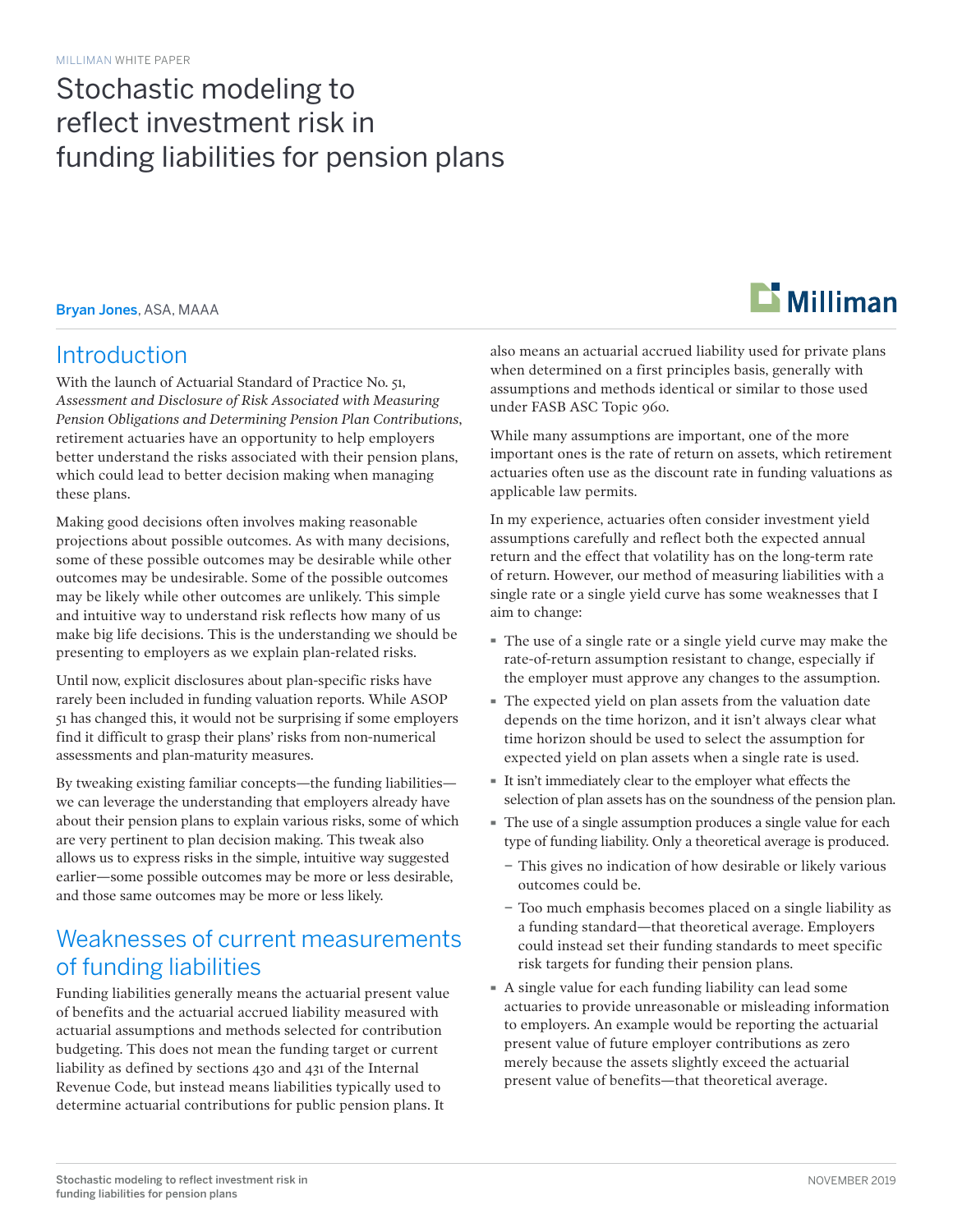### Route to improvement

To tweak the funding liabilities to overcome some of these limitations, it is best to start with the actuarial present value of benefits. To clarify both my use of language and the general framework, I will define actuarial present value of benefits (APVB) as the amount of assets that if held on the measurement date, would be both necessary and sufficient to pay all future benefits to current participants as of the measurement date on average. I will use present value of benefits (PVB) to mean the same thing as APVB except the words *on average* are dropped from the definition. Under this framework, the APVB is the expected value of all possible PVBs, which have a distribution that we will attempt to model stochastically.

The actuarial present value of benefits is generally calculated using the following equations:

(1)  $APVB = \sum_{t} E[B_{t} | Y_{t}] E[(1+Y_{t})^{-t}]$ 

or

(2)  $APVB = \sum_t E[R_t] E[(1+Y_t)^{-t}]$  when  $B_t$  and  $Y_t$  are independent

In this equation, *t* is the amount of time (in years) after the measurement date, and  $E[x]$  is the expected value of x.  $B_t$  is the total benefits payable at time *t*, and *Yt* is the assumed annual yield on assets at time  $t$ .  $B_t$  and  $Y_t$  are random variables that can be modeled stochastically. Stochastic modeling  $B_t$  is beyond the scope of this paper, but  $B_t$  and  $Y_t$  may not be independent (consider salary-related plans or plans with cost-of-living adjustments [COLAs]). Actuaries should consider this possible dependence when applying the methods laid out here. The model set forth here focuses on stochastically modeling  $Y_t$  to estimate the distribution of the present value of benefits.

While *Yt* can be modeled in several ways, one way would be to assume that annual returns on assets are normally distributed and independent from year to year. Although there have been criticisms of this particular model for returns on assets<sup>1</sup>, the point is less about picking the best model for *Yt* and more about giving a general idea of how modeling *Yt* can improve communications about risks to employers and pension plan sponsors.

In the appendix, I describe a method to model  $Y_t$  and the present value of benefits stochastically under the two assumptions. The first assumption is that annual rates of return are independent and normally distributed, and the second is that benefit payments are independent of annual rates of return. The result of this method is a series of *N* trials, each giving a simulated value for the present value of benefits. And when these simulated values are averaged together, they approximate the actuarial present value of benefits.

The expression for the PVBs and the APVB are given by the equations below:

 $(3) PVB_n = \sum_t E[B_t] (1+Y_{t,n})^{-t}$  $(4)$   $APVB = \frac{1}{N} \sum_{n} \sum_{t} E[R_t] (1 + Y_{t,n})^{-t}$ 

In these equations, *N* is the number of trials, *n* is an index that points to given trial, and *t* is the amount of time (in years) after the measurement date.  $E[x]$  is the expected value of *x*.  $B_t$  is the total benefits payable at time  $t$ , and  $Y_t$  is the assumed annual yield on assets at time *t*.

### Example

To make this more concrete, a hypothetical example is shown below. The following line graph summarizes the expected benefit payments for a hypothetical plan. These expected benefit payments were selected with the hope of representing a typical plan.



The assets supporting this hypothetical plan are invested in a portfolio with 60% in equities and 40% in fixed income with 6.20% as the expected annual return on assets in any year and 10.40% as the expected standard deviation of annual returns. The expected long-term yield on assets is about 5.17%.

With a 5.17% discount rate, the actuarial present value of benefits is \$25,133,415. Using a million-trial Monte Carlo simulation, the actuarial present value of benefits is \$25,100,789, about 0.1% less than the single-rate present value of benefits.

However, with the additional information from the trials, there are estimates of various percentiles for the present value of benefits.

The actuarial present value of benefits answers the question of what value of assets (on average) would be necessary to pay benefits earned or expected to be earned by participants as of the measurement date. The present value of benefits at a given security threshold can answer a similar question. What value of assets would be necessary such that the employer should feel X percent certain the assets would cover all benefits earned or expected to be earned by participants (given that benefit payments are known)?

<sup>1</sup> Adcock, C.J. & Shutes, K. (2000) Fat Tails and Capital Asset Pricing Model. In: Dunis C.L. (eds) Advances in Quantitative Asset Management. Studies in Computational Finance, vol 1. Springer, Boston, MA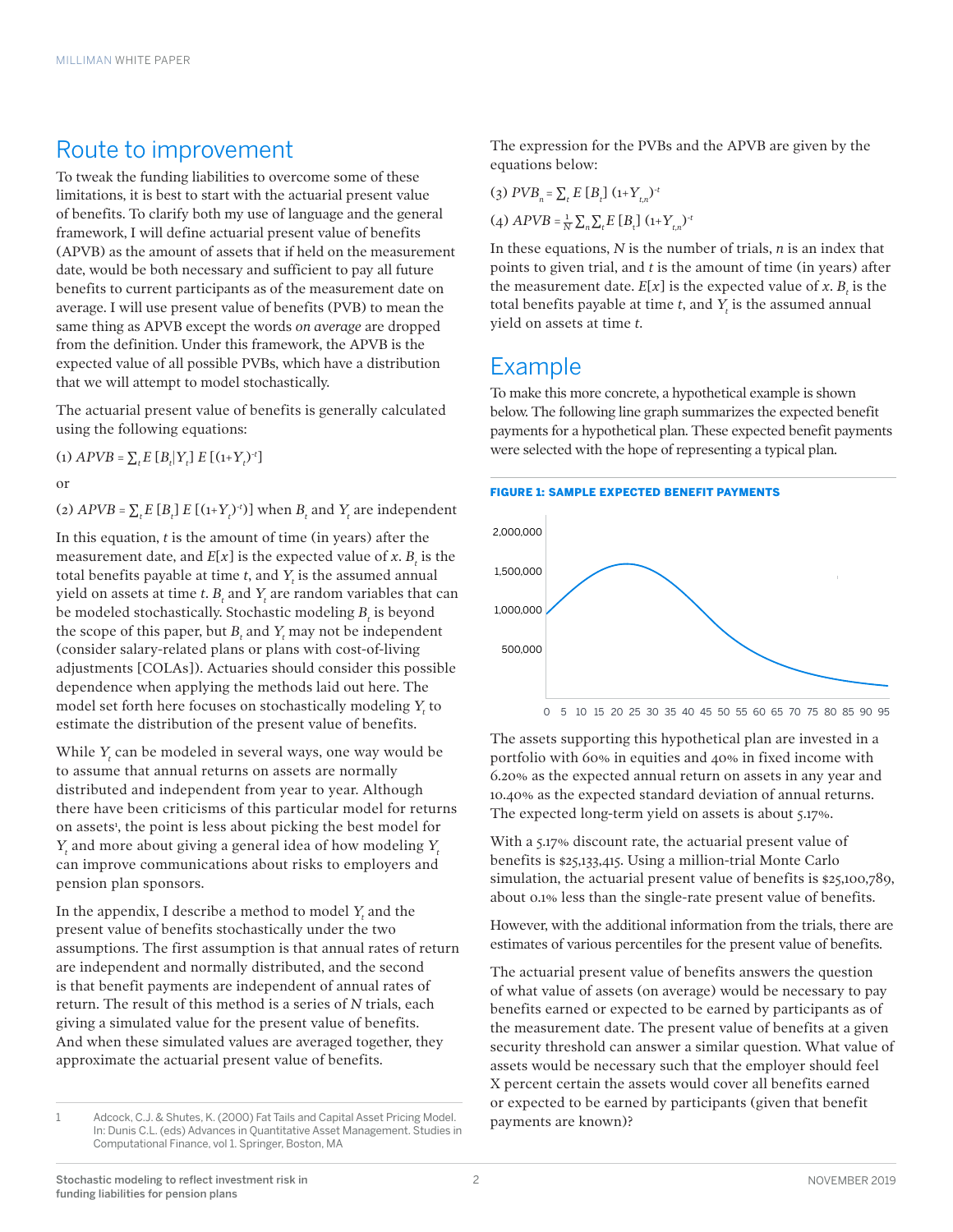#### FIGURE 2: PRESENT VALUE OF BENEFITS AT SELECTED SECURITY THRESHOLDS

| <b>SECURITY THRESHOLD</b> | <b>PRESENT VALUE OF BENEFITS</b> |
|---------------------------|----------------------------------|
| <b>5TH PERCENTILE</b>     | \$15.035.051                     |
| 10TH PERCENTILE           | 16.492.124                       |
| 25TH PERCENTILE           | 19.417.862                       |
| <b>50TH PERCENTILE</b>    | 23.586.742                       |
| <b>75TH PERCENTILE</b>    | 29.060.991                       |
| <b>90TH PERCENTILE</b>    | 35,520,401                       |
| <b>95TH PERCENTILE</b>    | 40,285,430                       |
| AVERAGE                   | 25,100,789                       |

The stochastic model for the present value of benefits allows us to explain how the riskiness of assets affects the health of the plan. For example, consider the same plan supported with a less risky asset allocation, 40% in equities and 60% in fixed income with 5.60% as the expected annual return on assets in any year and 7.40% as the expected standard deviation of annual returns. The expected long-term yield on assets is about 5.08%.

With a 5.08% discount rate, the actuarial present value of benefits is \$25,503,435. The Monte Carlo simulation gives an actuarial present value of benefits of \$25,473,321, about 0.1% less than the single-rate present value of benefits. The actuarial present value of benefits using the riskier asset allocation is indeed smaller, but the percentiles for the present value of benefits tell a more complete story.

#### FIGURE 3: PRESENT VALUE OF BENEFITS BY PORTFOLIO AND SELECTED SECURITY THRESHOLDS

| <b>SECURITY</b><br><b>THRESHOLD</b> | <b>PVB USING</b><br><b>RISKIER PORTFOLIO</b> | <b>PVB USING LESS</b><br><b>RISKY PORTFOLIO</b> |
|-------------------------------------|----------------------------------------------|-------------------------------------------------|
| <b>5TH PERCENTILE</b>               | \$15.035.051                                 | \$17.677.827                                    |
| 10TH PERCENTILE                     | 16.492.124                                   | 18.965.105                                      |
| <b>25TH PERCENTILE</b>              | 19.417.862                                   | 21.413.068                                      |
| <b>50TH PERCENTILE</b>              | 23.586.742                                   | 24.670.571                                      |
| <b>75TH PERCENTILE</b>              | 29.060.991                                   | 28.643.787                                      |
| <b>90TH PERCENTILE</b>              | 35.520.401                                   | 32.980.588                                      |
| 95TH PERCENTILE                     | 40.285.430                                   | 35.969.432                                      |
| AVERAGE                             | 25.100.789                                   | 25.473.321                                      |

The plan's actuarial present value of benefits valued with the less risky assumptions is only about 1.48% more than when valued with the riskier assumptions, but the present value of benefits is 7.15% less at the 90th security level and almost 11% less at the 95th security level. Conversely, the PVB estimated with the assumptions consistent with the less risk portfolio is higher at lower security levels. This would suggest that having less risky assets at higher levels of funding may be better for this plan. This relationship can help encourage employers to adopt liability-driven investment (LDI) strategies.

The present value of benefits at various security levels can give employers a better sense of both the likelihood and the amount of future funding needed for their current plan participants. It also can offer an idea about how to adjust the plan's asset allocation to manage some forms of investment risks.

# Other funding liabilities

This paper has mostly discussed the present value of benefits, but this method can work for some other funding liability measures. Besides the present value of benefits, it most easily works with the actuarial accrued liability (AAL) under projected unit credit and traditional unit credit funding methods. For the unit credit funding method, the actuarial accrued liability can be calculated using the same methods used for the actuarial present value of benefit by just substituting the expected benefit payments with the accrued benefit payments (with or without salary increases). The normal cost benefit payments can be used to calculate the total normal cost.

Stochastic actuarial accrued liabilities would be computationally intensive for funding methods other than unit credit methods.

## Funding standard

Retirement actuaries often recommend contributions that work toward funding on an expected-value basis. While this may be good for private plans where the employer may bear a cost for overfunding (large excise taxes on assets reverted to the employer), the advantages of this method are less clear for public plans.

With a stochastic present value of benefits given at various security levels, we can consider raising the funding standard for public pension plans beyond an expected-value basis toward a likely-to-succeed basis. Instead of funding to a level with about a 40% chance of becoming insolvent if no future contributions are made, perhaps we can show employers that funding to a level with only a 25% chance of insolvency without future contributions (i.e., the 75th security level) may better fit their needs and risk management strategies.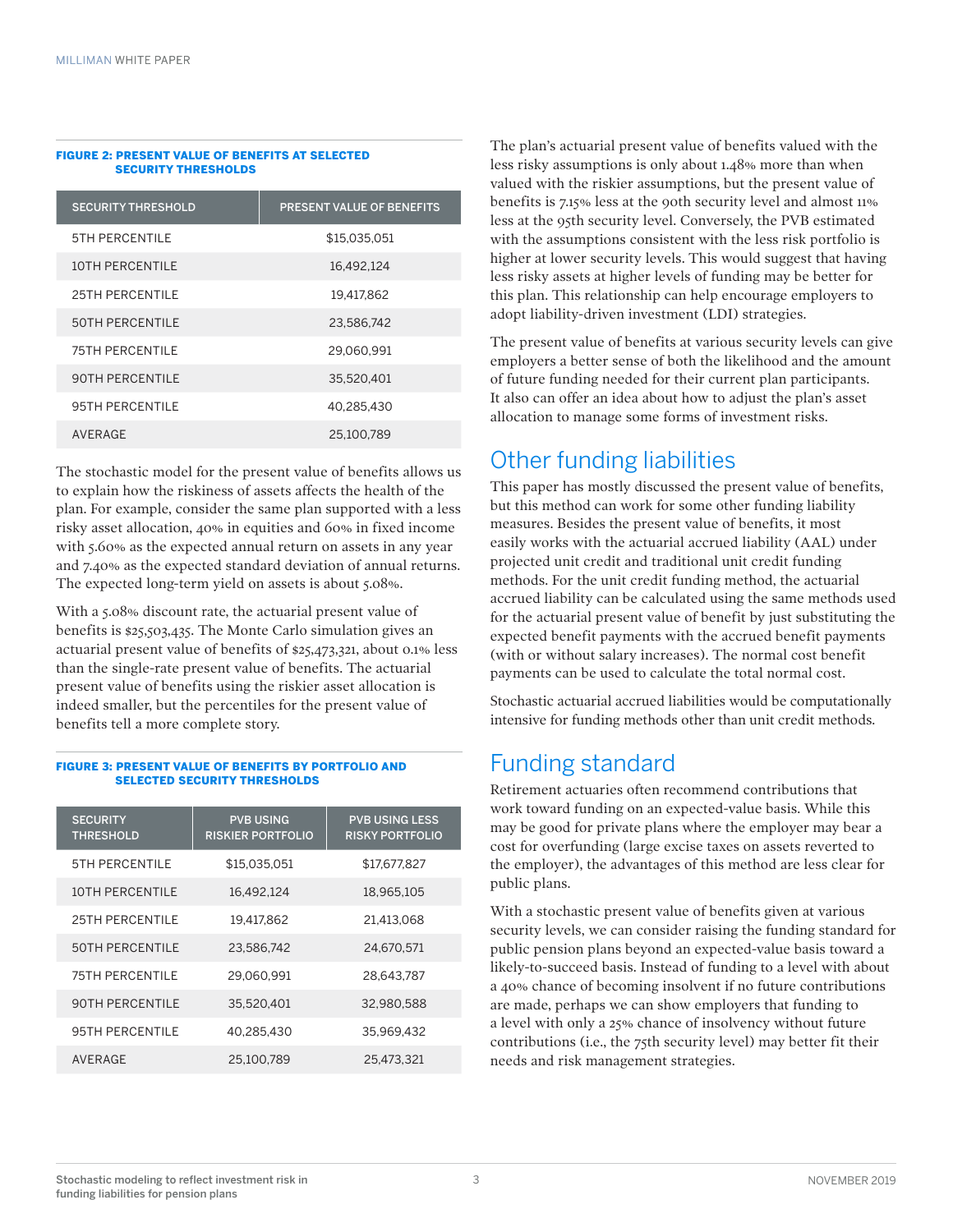## **Conclusion**

This paper presents the idea of stochastically modeling funding liabilities with the aim of helping fellow retirement actuaries talk with pension plan sponsors about risks in meaningful ways (and comply with ASOP 51). It's more natural and approachable to view funding risks in terms of how much money the plan might need rather than how might plan assets perform. While both views are important to understand pension risks, the former can provide a useful perspective that is rarely discussed or shared directly with employers.

This said, I invite all retirement actuaries who read this to consider, improve, or criticize the model.

# $\mathbf{L}$  Milliman

Milliman is among the world's largest providers of actuarial and related products and services. The firm has consulting practices in life insurance and financial services, property & casualty insurance, healthcare, and employee benefits. Founded in 1947, Milliman is an independent firm with offices in major cities around the globe.

#### [milliman.com](http://us.milliman.com)

#### **CONTACT**

Bryan Jones bryan.jones@milliman.com

©2019 Milliman, Inc. All Rights Reserved. The materials in this document represent the opinion of the authors and are not representative of the views of Milliman, Inc. Milliman does not certify the information, nor does it guarantee the accuracy and completeness of such information. Use of such information is voluntary and should not be relied upon unless an independent review of its accuracy and completeness has been performed. Materials may not be reproduced without the express consent of Milliman.